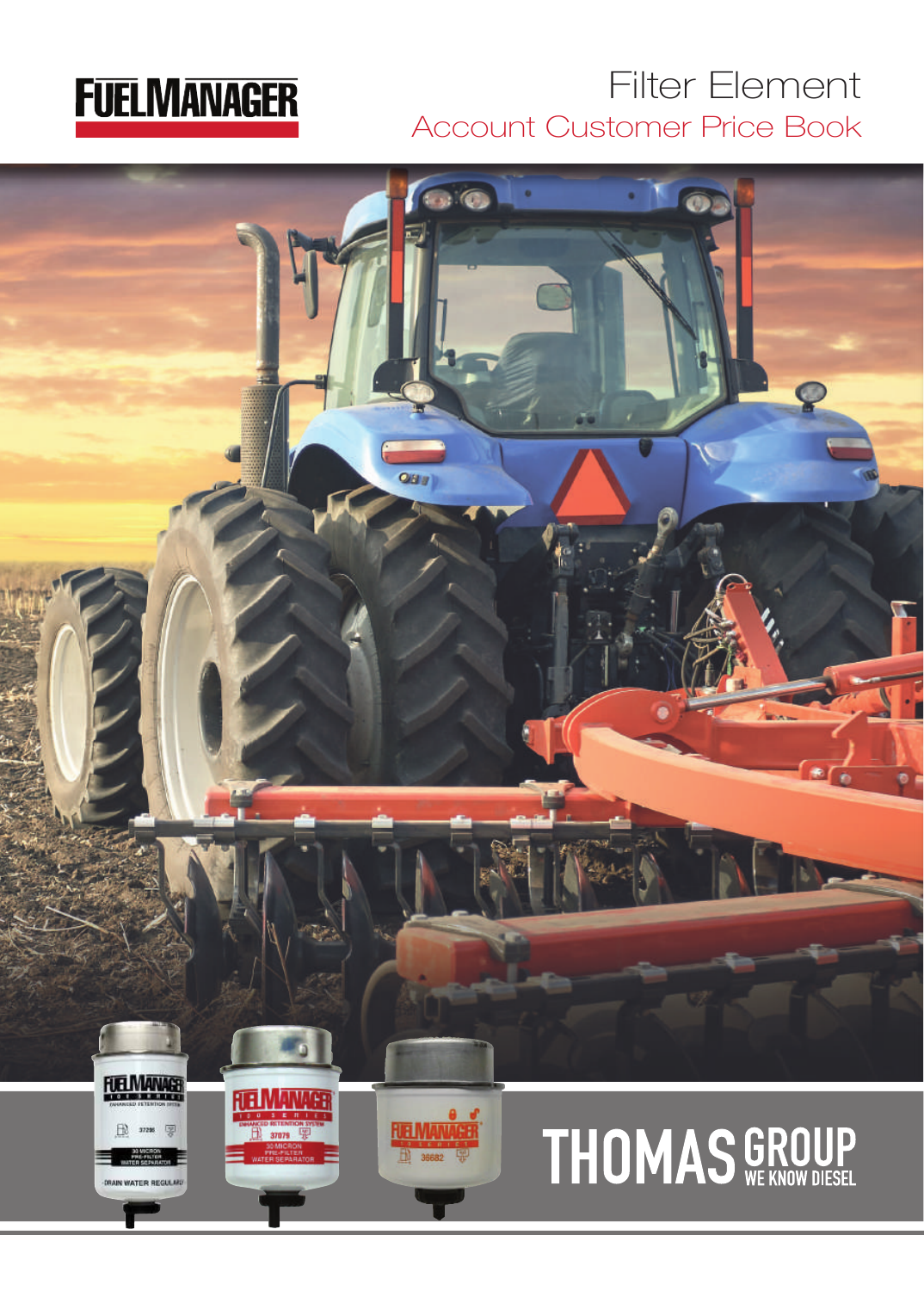## FM1

| Part No | <b>Description</b>                                                                             | <b>RRP</b> | 58% s | 63% |
|---------|------------------------------------------------------------------------------------------------|------------|-------|-----|
|         |                                                                                                |            |       |     |
|         |                                                                                                |            |       |     |
|         | .40096 ……………5 Mic. Final Filter Element – 4.3" (Reverse Flow)    ……………… £34.22……£14.37……£12.66 |            |       |     |
|         | 42140 ………….30 Mic. Pre-Filter Element – 3.6" (Reverse Flow)   ……………. £30.74……£12.91……£11.37    |            |       |     |

### FM10

| Part No | <b>Description</b>                                                                    | <b>RRP</b> | 58% | 63% |
|---------|---------------------------------------------------------------------------------------|------------|-----|-----|
|         | 36682 5 Micron Final Filter / Water Separator - 2.8" (Normal Flow) £28.71£12.05£10.62 |            |     |     |
|         | 35746 5 Micron Final Filter / Water Separator - 4.3" (Normal Flow) £29.95£12.57£11.08 |            |     |     |
|         | 36994  2 Micron Final Filter / Water Separator - 6" (Reverse Flow) £41.5617.45£15.37  |            |     |     |
|         | 36995 5 Micron Final Filter / Water Sep. - 5.1" (Reverse Flow) £35.74£15.01£13.22     |            |     |     |
|         | 38640 5 Micron Final Filter / Water Sep- 6" (Reverse Flow) £34.81£14.62£12.87         |            |     |     |

#### FM100 NF

| Part No                                                                             | <b>Description</b> | <b>RRP</b> | 58% | 63% |
|-------------------------------------------------------------------------------------|--------------------|------------|-----|-----|
| 33169  150 Micron Pre-Filter / Water Separator Element - 3.6"  £27.79 £11.67 £10.28 |                    |            |     |     |
| 31649  150 Micron Pre-Filter / Water Separator Element - 4.3"  £28.55£11.99£10.56   |                    |            |     |     |
| 31648  150 Micron Pre-Filter / Water Separator Element - 6"  £34.29 £14.40 £12.68   |                    |            |     |     |
| 31863 30 Micron Pre-Filter / Water Separator Element - 3.6"  £25.08 £10.53 £9.27    |                    |            |     |     |
| 31865  30 Micron Pre-Filter / Water Separator Element - 4.3"  £29.07 £12.20 £10.75  |                    |            |     |     |
| 31867 30 Micron Pre-Filter / Water Separator Element - 5.1"  £29.67 £12.46 £10.97   |                    |            |     |     |
| 31869 30 Micron Pre-Filter / Water Separator Element - 6"  £31.98£13.43£11.83       |                    |            |     |     |
| 33168 5 Micron Final Filter / Water Separator Element - 2.8" £27.41£11.51£10.14     |                    |            |     |     |
| 31871 5 Micron Final Filter / Water Separator Element - 3.6" £28.67£12.04£10.60     |                    |            |     |     |
| 21.165 Micron Final Filter / Water Separator Element - 4.3" £31.16£13.08£11.52      |                    |            |     |     |
| 31875 5 Micron Final Filter / Water Separator Element - 5.1" £31.67£13.30£11.71     |                    |            |     |     |
| 31877 5 Micron Final Filter / Water Separator Element - 6" £36.06£15.14£13.34       |                    |            |     |     |
| 36693  2 Micron Final Filter / Water Separator Element - 2.8" £49.86£20.94£18.44    |                    |            |     |     |
| 35614  2 Micron Final Filter / Water Separator Element - 4.3" £32.03£13.45£11.85    |                    |            |     |     |
| 35612  2 Micron Final Filter / Water Separator Element - 6" £49.96£20.98£18.48      |                    |            |     |     |
| 31712 5 Micron Final Filter / Water Separator (Top Load) - 3.8" £45.11£18.94£16.69  |                    |            |     |     |



**FUELMANAGER**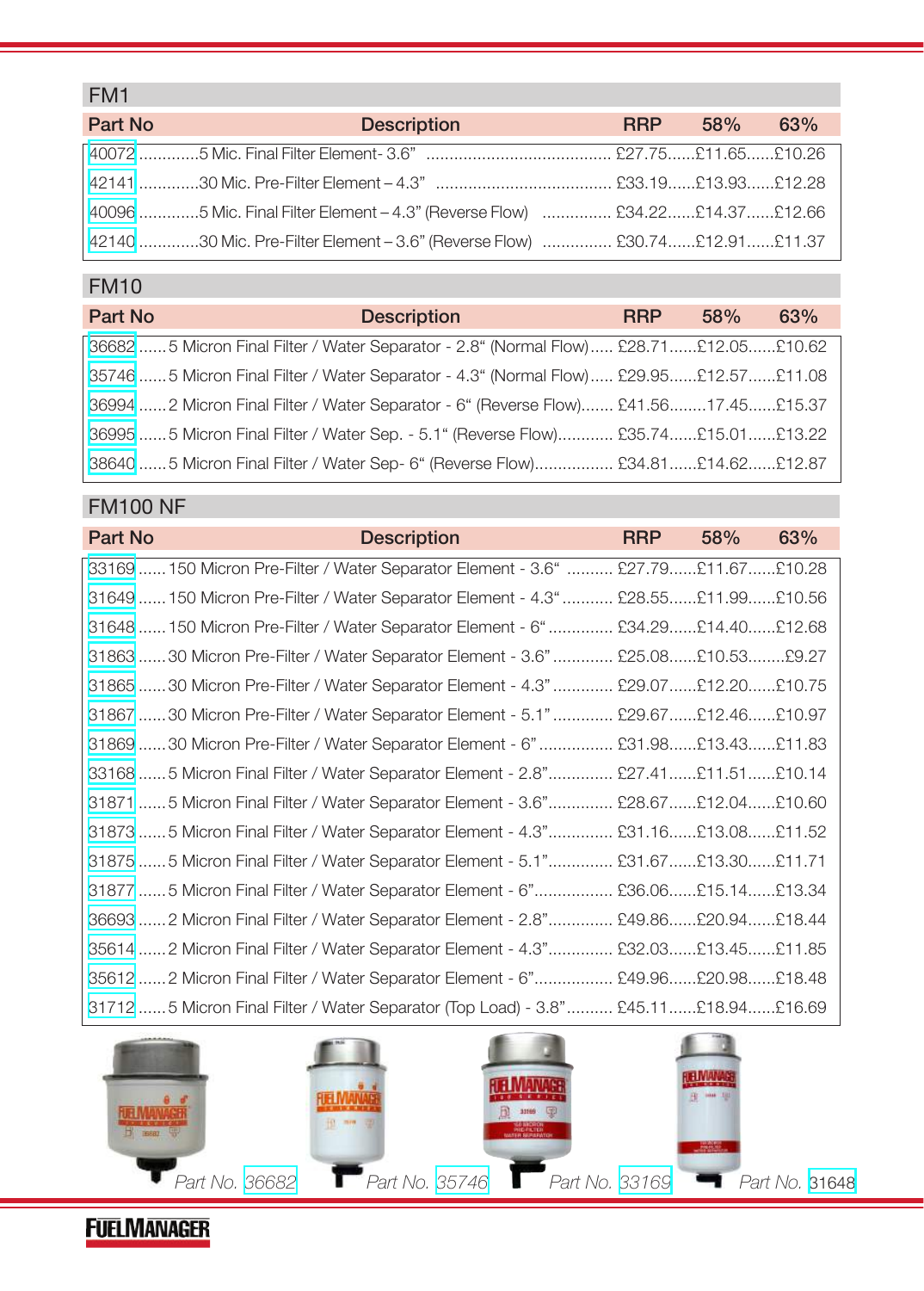#### FM100 NF

| Part No | <b>Description</b>                                                            | <b>RRP</b> | 58% | 63% |
|---------|-------------------------------------------------------------------------------|------------|-----|-----|
|         | 33962  150 Micron Pre-Filter / Water Separator - 3.6"  £27.18 £11.41 £10.05   |            |     |     |
|         | 33963  150 Micron Pre-Filter / Water Separator - 4.3"  £29.51 £12.39 £10.91   |            |     |     |
|         | 33965  150 Micron Pre-Filter / Water Separator - 6.0"  £35.64£14.96£13.18     |            |     |     |
|         | 34878  30 Micron Pre-Filter / Water Separator - 3.6"  £26.83£11.26£9.92       |            |     |     |
|         | 35014  30 Micron Pre-Filter / Water Separator - 4.3"  £30.74£12.91£11.37      |            |     |     |
|         | 40955  30 Micron Pre-Filter / Water Separator - 4.3"  Price on application    |            |     |     |
|         | 35632  30 Micron Pre-Filter / Water Separator - 5.1"  £33.03£13.87£13.87      |            |     |     |
|         | 35634  30 Micron Pre-Filter / Water Separator - 6.0"  £33.27 £13.97 £12.30    |            |     |     |
|         | 37258  10 Micron Pre-Filter / Water Separator - 4.3"  £30.75£12.91£11.37      |            |     |     |
|         | 37255  10 Micron Pre-Filter / Water Separator - 6.0"  £33.29 £13.98 £12.31    |            |     |     |
|         | 33957  5 Micron Final Filter / Water Separator - 2.8" £25.68£10.78£9.50       |            |     |     |
|         | 33958  5 Micron Final Filter / Water Separator - 3.6" £28.04£11.77£10.37      |            |     |     |
|         | 33959  5 Micron Final Filter / Water Separator - 4.3"  £32.17 £13.51 £11.90   |            |     |     |
|         | 33960  5 Micron Final Filter / Water Separator - 5.1" £34.64£14.54£12.81      |            |     |     |
|         | 33961  5 Micron Final Filter / Water Separator - 6.0" £34.95£14.67£12.93      |            |     |     |
|         | 39442  5 Micron Final Filter / Water Separator - 6.0" £47.19£19.81£17.46      |            |     |     |
|         | 36012  2 Micron Final Filter / Water Separator - 6.0" £36.15£15.18£13.37      |            |     |     |
|         | 42944  2 Micron Final Filter / Water Separator - 6.0" £41.67£17.50£15.41      |            |     |     |
|         | 41641FMP  5 Micron Final Filter / Water Separator - 5.1"  £118.92£49.94£44.00 |            |     |     |

### FM100NF GIII

| Part No | <b>Description</b>                                                                            | <b>RRP</b> | 58% | 63% |
|---------|-----------------------------------------------------------------------------------------------|------------|-----|-----|
|         | 39187 ……2 Mic. Final Filter / Water Sep Element – 4.3" (Normal Flow)…. £33.20……£13.94……£12.28 |            |     |     |
|         | 42983  2 Mic. Final Filter / Water Sep Element - 4.3" (Normal Flow)  £39.78 £16.70 £14.71     |            |     |     |
|         | 43364  2 Mic. Final Filter / Water Sep Element - 4.3" (Normal Flow)  £35.02£14.70£12.95       |            |     |     |
|         | 37297  2 Mic. Final Filter / Water Sep. Element – 6" (Normal Flow) £38.76£16.27£14.34         |            |     |     |
|         | 43411  2 Mic. Final Filter / Water Sep. Element – 6" (Normal Flow)  £48.58 £20.40 £17.97      |            |     |     |
|         | 37290  5 Mic. Final Filter / Water Sep Element - 2.8" (Normal Flow)  £28.05£11.78£10.37       |            |     |     |
|         | 37292  5 Mic. Final Filter / Water Sep Element – 4.3" (Normal Flow)  £29.95£12.57£11.08       |            |     |     |
|         | 39851  5 Mic. Final Filter / Water Sep Element – 4.3" (Normal Flow)  £41.07 £17.24 £15.19     |            |     |     |
|         | 37299  5 Mic. Final Filter / Water Sep Element – 6" (Normal Flow)  £36.67 £15.40 £13.56       |            |     |     |
|         | 37079 30 Mic. Pre-Filter / Water Sep Element – 3.6" (Normal Flow)  £25.67£10.78£9.49          |            |     |     |
|         | 36810 30 Mic. Pre-Filter / Water Sep Element – 4.3" (Normal Flow)  £40.11 £16.84 £14.84       |            |     |     |
|         | 43106 30 Mic. Pre-Filter / Water Sep Element – 4.3" (Normal Flow)  32.61 13.69 12.06          |            |     |     |